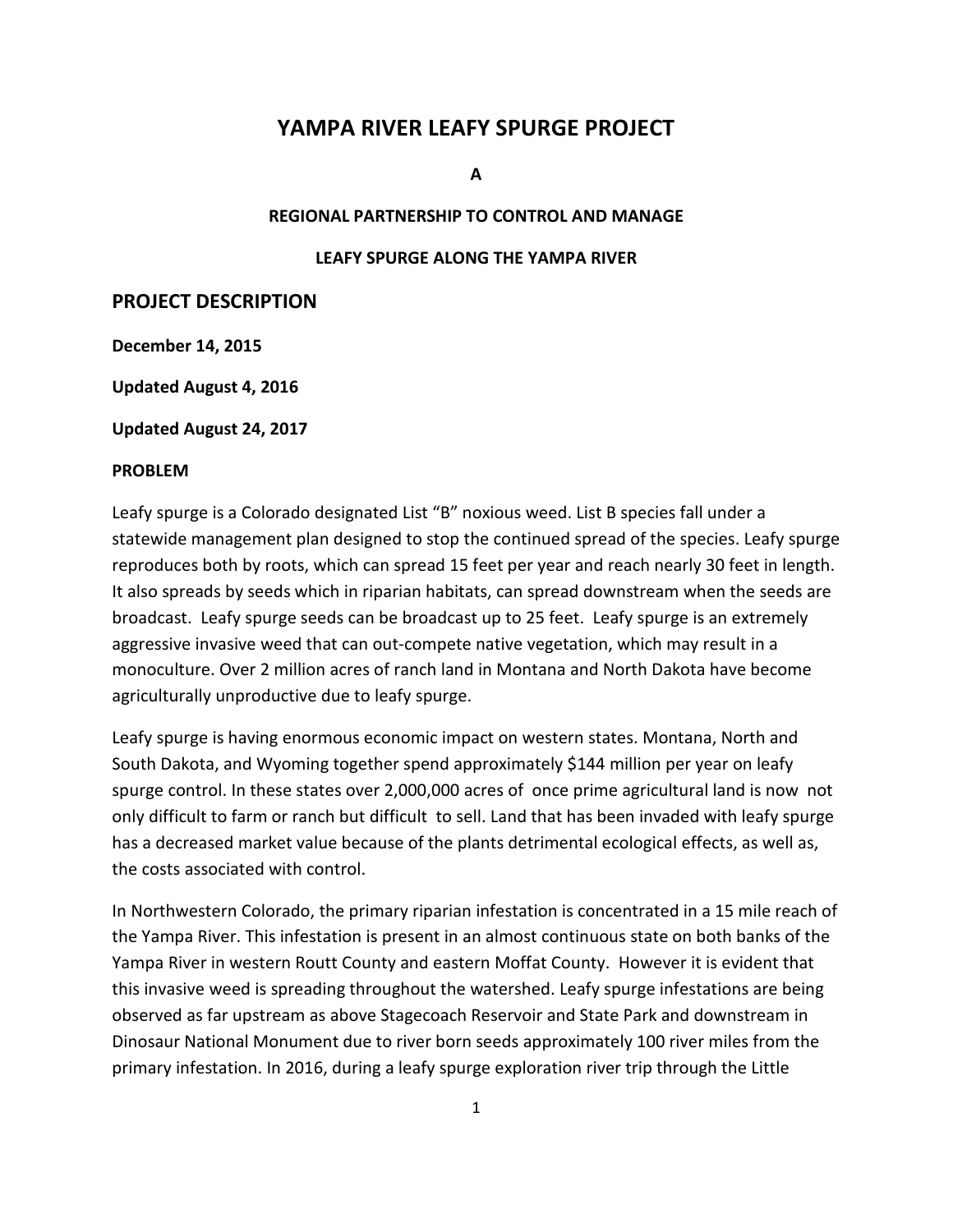Upper Yampa Canyon, 32 river-miles downstream from Craig, CO, leafy spurge was observed in an almost continuous infestation along this reach of the Yampa River.

In 2017 the Little Yampa Canyon was again surveyed and the leafy spurge infestations were observed as far as the Duffy Mountain boat ramp. Also, on a river trip a leafy spurge infestations were observed on the Little Snake River from Baggs, WY to its confluence with the Yampa River. In Dinosaur National Monument the Park Service's Weed Warrior Program observed and hand pulled increasing infestations even in the back water channels of Island Park in Utah.

While County Weed Supervisors and agricultural producers have had success eradicating and controlling infestations on upland sites using the herbicide Tordon, invasions along the riparian corridor are more difficult to manage due to restrictions on the use of chemicals. If the infestation of leafy spurge is not controlled, agricultural lands will be devalued, wildlife and native plant communities will be displaced and public lands will be degraded. The effects of leafy spurge could have devastating impacts, not only on the riparian environment but also the agricultural economy of the region.

# **HISTORY**

About 40 years ago leafy spurge was introduced into the Yampa River watershed just west of Hayden, Colorado. Whether the original source of contamination was hay equipment brought into the area from Utah or road building equipment working on US 40 is unknown, but both occurred at approximately the time that leafy spurge was first observed.

This outbreak once concentrated in the riparian areas of the Yampa River in western Routt County and eastern Moffat County for approximately 15 miles has now spread along the Yampa River as far a Dinosaur National Monument and is being observed in irrigation ditches and tributaries of the Yampa River

In 2015 partners in Routt and Moffat Counties came together to form the Yampa River Leafy Spurge Project (YRLSP) to combat a growing leafy spurge infestation in the Yampa River Watershed.

## **PREVIOUS EFFORTS**

After the initial infestation spread from private land, Colorado Parks and Wildlife (CPW) which owns an adjacent wildlife area and the Routt County Weed Program (RCWP) began treatment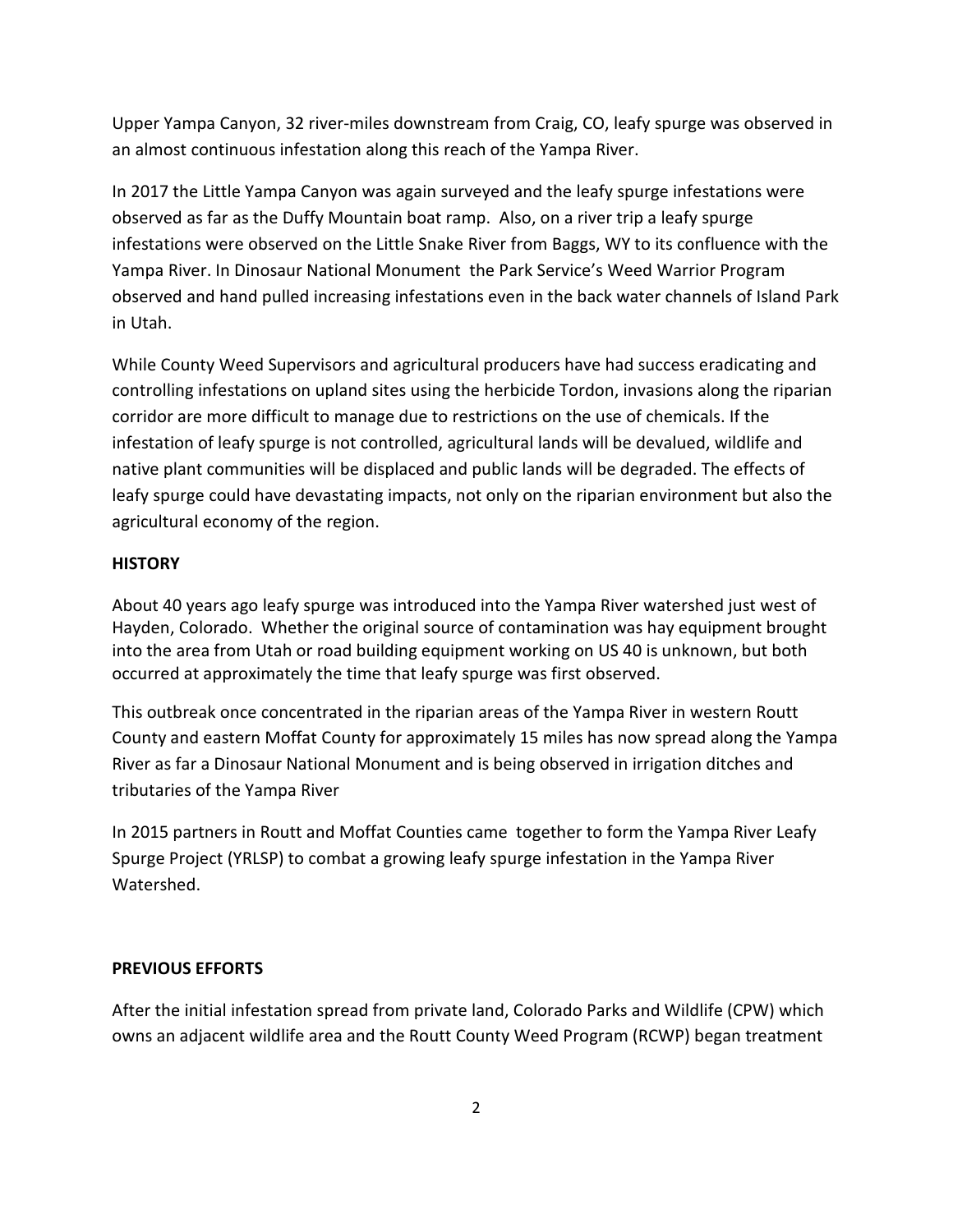in the area West of Hayden around 1986. The infestation in this area has been designated a containment area by RCWP.

Colorado Parks and Wildlife, formerly Colorado Division of Wildlife, has attempted control of leafy spurge through all possible control methods (chemical, biological, and mechanical) on the Yampa River State Wildlife Area. CPW has sprayed chemicals in-house (spring/summer application of Tordon and fall application of Plateau), has contracted spraying through RCWP, and incorporates herbicide spraying through the agricultural lease by the lessee. Sheep grazing has been utilized in the past but with limited success due to the significant presence of mosquitoes. Mechanical cutting of leafy spurge with weed eaters and waders was used early on but with limited success as well. Leafy spurge beetles have also been released on the State Wildlife Area and did show signs of success but it is believed they were washed away or drowned during high runoff years. During the summer of 2015 herbicides were sprayed and beetles were released on the Yampa River State Wildlife Area.

The Routt County Weed Program (RCWP) has cooperated with CPW over several years to control leafy spurge near the site of the original infestation and CPW has now taken over the treatment at that site. RCWP had a program in place for several years to provide weed control services to private landowners which included leafy spurge treatment. When sufficient private contractors began doing business in the county these private land contracts ended.

This effort has had limited success for various reasons: the riparian nature of the area, insufficient staff and funding, flea beetle mortality, and herbicide label restrictions for the most effective herbicides for leafy spurge. The continued use of certain chemicals in some areas has even destroyed much of the native vegetation and grasses.

The RCWP has treated leafy spurge infestations from Toponas to the Wyoming border and at isolated locations between with success. RCWP treats any leafy spurge infestation outside of the West Routt containment area as a target for eradication at the earliest possible date. It has been the specific policy of the RCWP since 2009 to act immediately on leafy spurge infestations outside the containment area.

Moffat County Pest and Weed Management (MCPWM) has over the years worked in partnership with private land owners to spray the leafy spurge infestations from the Routt County line to the mouth of Duffy Canyon the beginning of theLittleYampa Canyon which is located south of Craig, CO . MCPWM also has cooperative weed agreements to address leafy spurge with Colorado Board of Land Commissioners, CDOT and BLM

In 1995 the Yampa River Weed Management Area Plan was created by Routt and Moffat Counties "…because of concern about spreading populations of leafy spurge and other noxious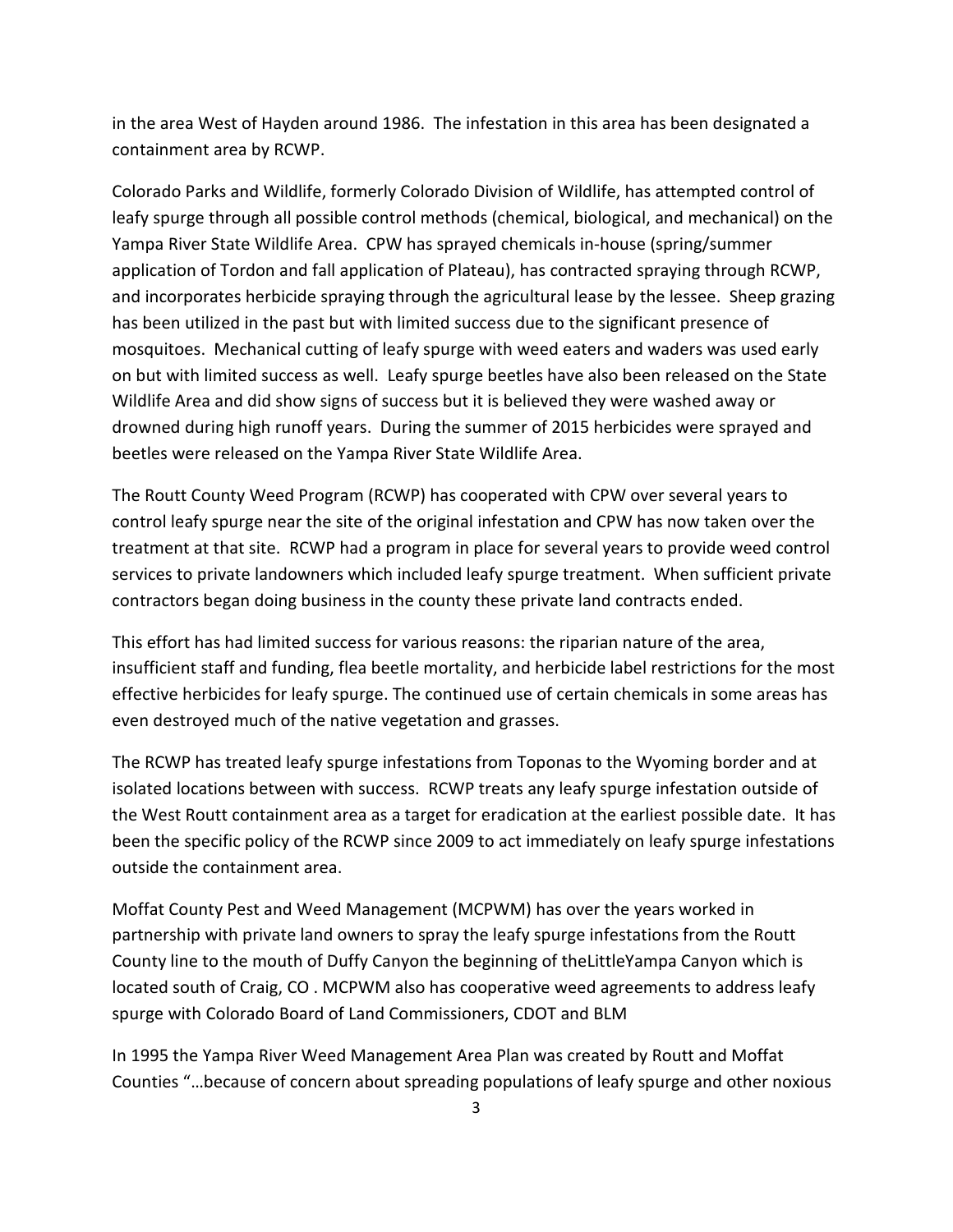weeds in the area." This Plan attempted to address "jurisdictional boundaries that are barriers to weed management programs… ". The Plan recognized that "to be successful in controlling these weeds, all landowners must be in agreement and sign off on the Weed Management Plan". The project area was along the Yampa River "just west of the Town of Hayden to the south of the city of Craig." After some initial efforts this Plan faltered due to lack of interest and effective organization

Under NRCS leadership several landowners in Routt County have participated in Farm Bill programs to address leafy spurge infestations on private lands. A combination of chemical techniques, as well as, biological control methods have been used with mixed success. Site specific combinations of pest prevention, pest avoidance, pest monitoring and finally pest suppression strategies are taken into account with each Integrated Pest Management Plan aimed at addressing leafy spurge.

In Moffat County NRCS and Colorado First Conservation District have disseminated information to the public regarding this leafy spurge infestation at workshops and at their annual meetings.

#### **CHALLENGES**

Routt and Moffat Counties, private landowners, and Colorado Parks and Wildlife have known and understood for at least 30 years the environmental implications of this infestation of leafy spurge on both agricultural and public lands; wildlife; and riparian habitats of the Yampa River. The following are the main challenges faced by the Yampa River Leafy Spurge Project (YRLSP):

1. The Yampa River is unique in the Western United States; it has no major dams and flows with a nearly natural hydrograph for its entire length from the Flat Tops to the confluence with the Green River in Dinosaur National Monument. The natural processes of a free-flowing river have preserved increasingly rare stands of native vegetation. The Yampa River has ideal natural habitats for listed Endangered fish species including the razorback sucker and the Colorado River pikeminnow. Also, along the Yampa River corridor from the Carpenter Ranch (above Hayden) to South Beach (below Craig) there is critical habitat for the recently listed (Threatened) yellow-billed cuckoo. The Yampa River's high-quality riparian habitat supports a diverse array of numerous native bird and mammal species. With the present extent of the leafy spurge infestation and the recent observations that this infestation is spreading along the Yampa River including into the LittleYampa Canyon,and the increasing presence of leafy spurge on multiple sandbars and back water channels in Dinosaur National Monument provide ample evidence that opportunities to address the threat to the Yampa River will diminish with each passing year, unless immediate and coordinated action is taken.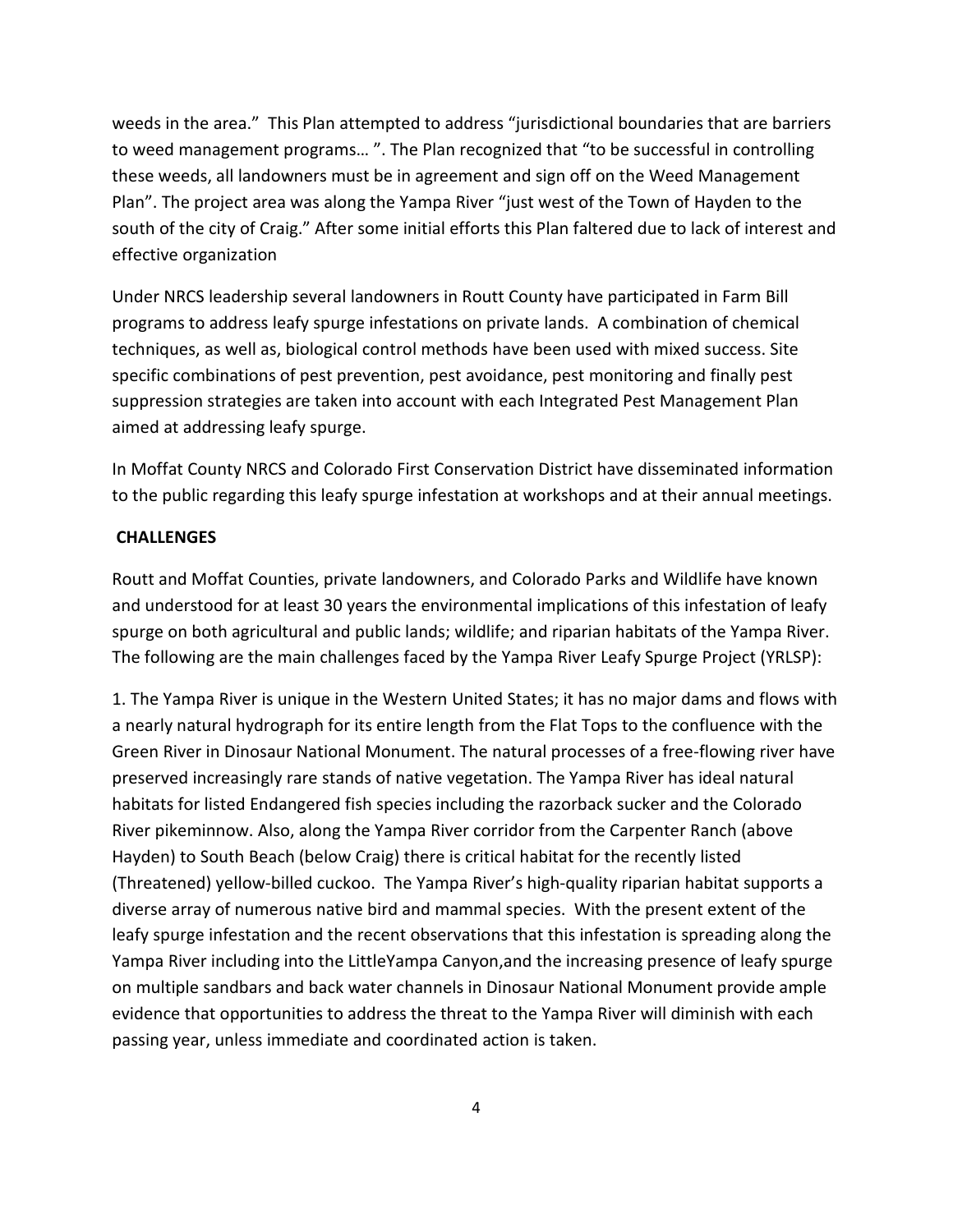In order to access and treat the infestation along the Yampa Rive and its tributaries, a rivermobile spray system should be devised and outfitted.

2. This infestation of leafy spurge is mainly in the tributaries, back waters, irrigation ditches, and riparian areas of the Yampa River. The riparian nature poses special challenges because of seasonal inundation, proximity to water, and mixed jurisdiction along the Yampa River floodplain. Some of the chemicals used to treat leafy spurge are not effective in wet areas, and others are restricted for use around water bodies. Other chemicals not only destroy woody vegetation like the native cottonwood forests which are prevalent in the area but also native grasses that might compete with leafy spurge.

Any new project will have to rely on research to identify the appropriate chemicals to use in the different habitats that are located within the project area; the most effective timing of treatments; and opportunities for use of integrated methods (e.g., Rx grazing).

An example would be WIN-PST, which is a science based pesticide environmental risk screening tool, which can be used to evaluate the potential for pesticides to move with water and eroded soil/organic matter and affect non-targeted organisms. NRCS partners have access to this tool for considering environmental risks and making recommendations. Long term human and fish toxicity data and ratings are included in WIN-PST reports, as well as, other mitigation tools.

In order to manage leafy spurge in riparian habitats there needs to be extensive research performed by our federal and state agencies and cooperating academic entities.

3. Biocontrol has been tried in the past. The Black-dot flea beetle (Apthona) was released and seemed to have some affect before they were flooded out in the spring runoff and disappeared.

The project will have to establish its own nursery for flea beetles to be used in the various environments. The copper spurge flea beetle has been recommended by Dr. George Beck as perhaps the best insect bio control for leafy spurge in areas with wet soils.

In the summer of 2016 flee beetles were released on two sites on the CPW State Wildlife Area west of Hayden, CO by Colorado Department Insectary staff from Grand Junction in cooperation with CPW, RCWP, MCWPM, and Routt County Colorado Extension Program. It is planned that these beetles will be able to be harvested and moved to other sites in two years. These sites along with five sites in Moffat County and others established in 2017 with adequate monitoring will give an indication whether biocontrol can be an effective method of control.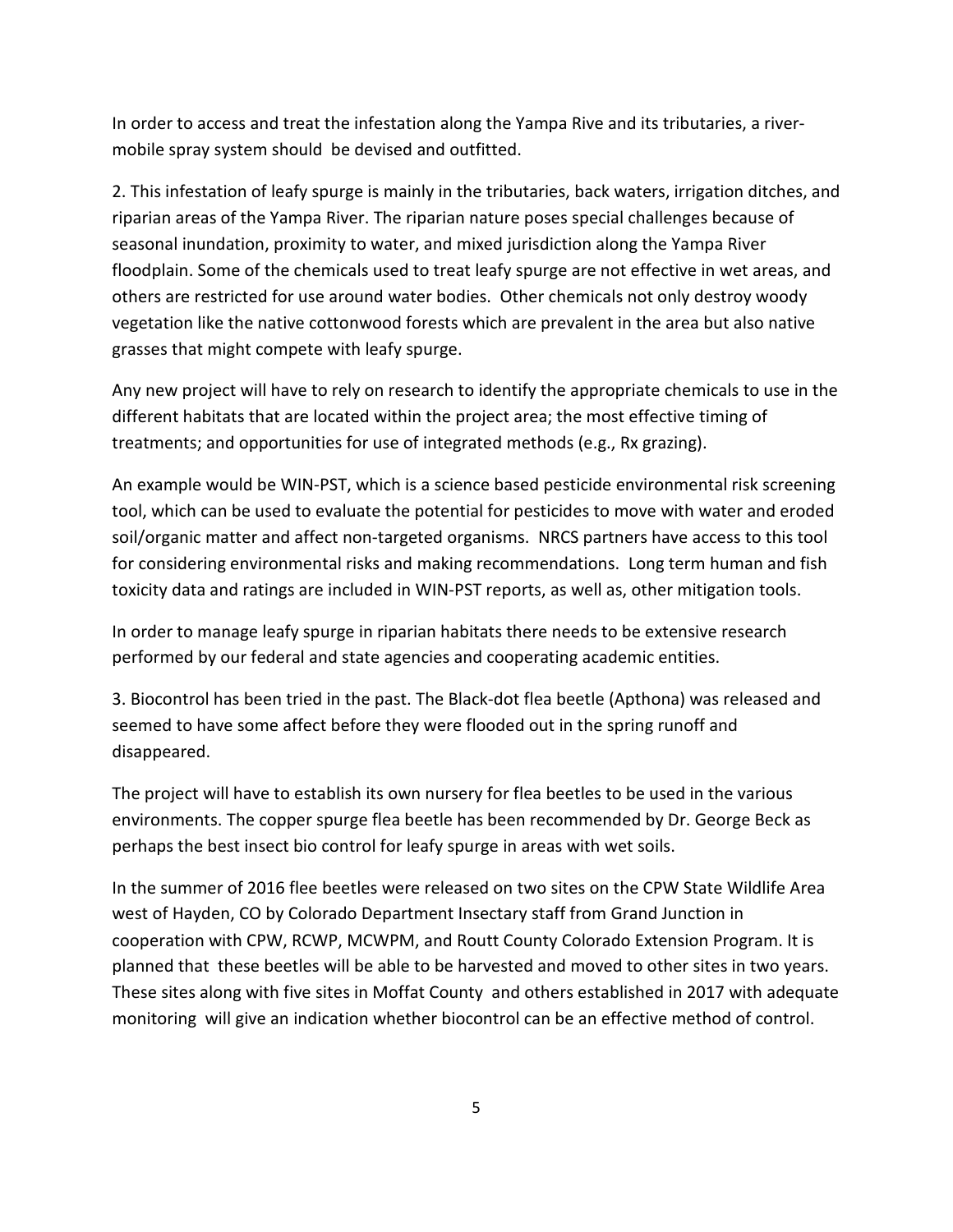4. In the past, sheep have been tried but during the wet season the mosquitoes were so bad that the sheep and herders were driven off.

In order to choose the correct integrated treatment program available, current research will need to be reviewed. Also, mosquito control will have to be part of any targeted grazing component of an integrated weed management plan for leafy spurge in the riparian corridor.

5. Most of the land in the project area is privately owned. Due to the high number of different landowners, it has been difficult in the past to notify, coordinate and maintain interest over a long period of time. Most of the affected lands are in agricultural production, including ranching and hay production.

An example of the difficulty of obtaining the participation of private landowners was The Colorado Headwaters Invasives Partnership of the Yampa and Green Rivers of 2008 (CHIP). The CHIP, with its long-term primary objective to control tamarisk and Russian olive along the Yampa and Green Rivers, had limited success outside of Dinosaur National Monument due to the fact that private landowners could not be persuaded that tamarisk and Russian olive were a real problem. Even with total funding from the project sponsors landowner interest was limited.

The Routt and Moffat County Weed Programs have had success in the past working with landowners on leafy spurge because there is a tangible impact from infestations. However, it will be necessary to create an outreach program to all private land owners along the more than 100 miles of project area.

In 2016 through a Colorado Department of Agricultural Weed Fund Grant the Yampa River Leafy Spurge Project (YRLSP) hired a Private Landowner Coordinator who contacted the landowners along the Yampa River in both Routt and Moffat County. He provided the landowners with information on the YRLSP and on the problem of leafy spurge in Northwest Colorado.

The Yampa River Leafy Spurge Project has the opportunity to bring together a diverse group of partners, and to find a coordinated treatment that would work in these riparian areas which could be used as a model in similar riparian environments.

6. The leafy spurge infestation is migrating up the tributaries and irrigation ditches from the Yampa River. The infestation has been observed 4 to 5 miles up Elkhead Creek and in the Fortification Creek drainage in Moffat County. This migration into upland areas could eventually impact sage grouse habitat. This migration along waterways, along with the natural transport of leafy spurge seeds by wildlife, livestock, and humans could negatively impact efforts for sage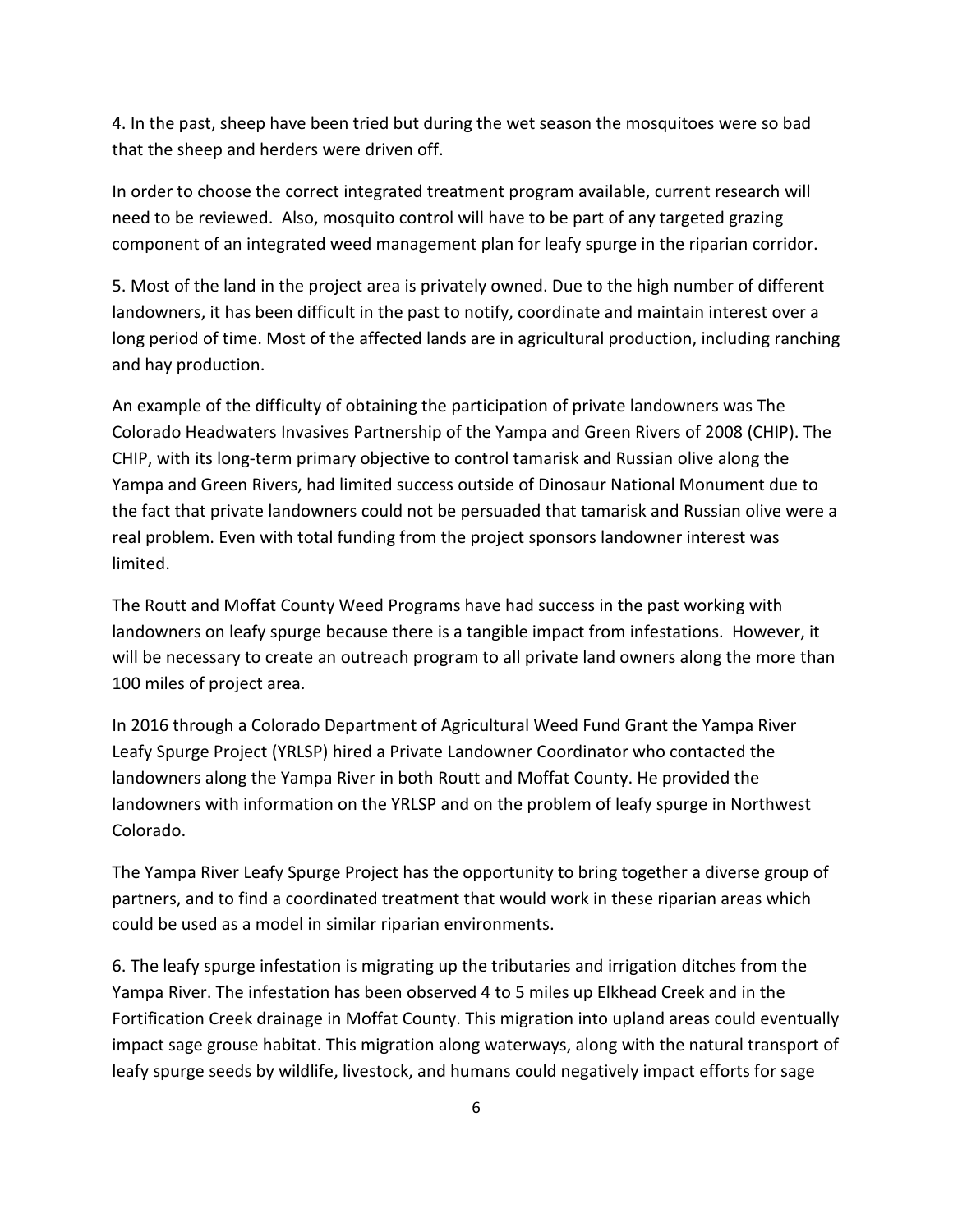grouse recovery. If not addressed and controlled leafy spurge could impact the sagebrush understory which is vital to the Colorado Sage Grouse Recovery Plan and derail efforts to stop the US Fish and Wildlife Service from listing sage grouse as an Endangered Species.

The Yampa River Leafy Spurge Project has the opportunity not only to control leafy spurge in the primary infestation area but also to treat outlying infestations before there is an impact to sage grouse habitat.

# **THE YAMPA RIVER LEAFY SPURGE PROJECT AREA**

The primary project area is the lands adjacent to the Yampa River from the Town of Hayden, Colorado to the confluence of the Yampa River with the Green River in Dinosaur National Monument. This has been designated the leafy spurge Focus Area by the YRLSP.

In order to address this leafy spurge infestation and manage leafy spurge inNorthwest Colorado, RCWP and MCPWM havedesignated all of Routt and Moffat Counties as the leafy spurge Management Plan Area.

There are also secondary areas that the YRLSP will need to address :

1. In 2015 a 25-acre leafy spurge infestation was discovered on private lands ¼ mile off the Yampa River upstream of Stagecoach Reservoir and State Park. The location of this infestation, along with other infestations in the area, could cause a downstream problem in this stretch of the Yampa River.

2. The major tributaries and creeks of the Yampa River and connecting waterways from upstream of Stagecoach Reservoir to its confluence with the Green River i.e. Elkhead Creek, Fortification Creek, and Anderson Hole and Tepee Draw in Dinosaur National Monument.

In 2016 and the spring of 2017 BLM and Moffat Weed and Pest with the assistance of a private contractor treated the leafy spurge infestations in Tepee Draw. Some of the treatment had to be accomplished by horseback. As with all leafy spurge infestations it will take at least three consecutive years of treatment to discern the extent of the management of this noxious weed.

3. In Maybell, CO an extensive agricultural area in Mofft County, the Maybell Ditch is increasingly an area of leafy spurge infestation due to the Yampa River.

## **YAMPA RIVER LEAFY SPURGE PROJECT PARTNERS**

**Executive Committee** Routt County Commissioners RC Weed Supervisor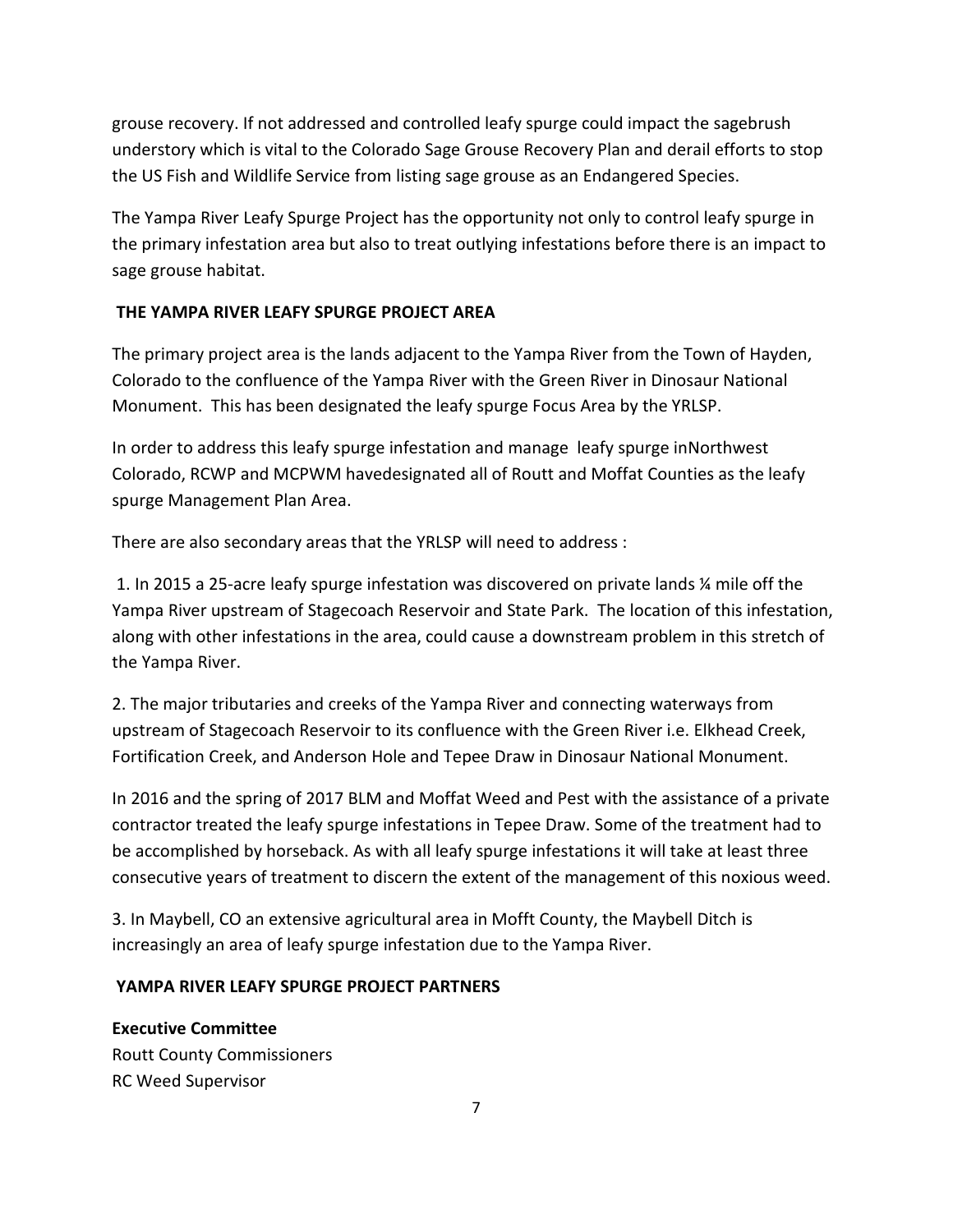Moffat County Commissioners Moffat County Weed and Pest Manager Colorado First Conservation District Yampa Valley Community Ag Alliance Routt County Landowner Moffat County Landowner Little Snake BLM Dinosaur National Monument Colorado Parks and Wildlife Yampa River System Legacy Partnership Northwest Colorado Citizen Representative

#### **Advisory Committee**

CSU RC Extension RC Weed Board Natural Resources Conservation Service CO Dept of AG/Weed Coordinator CO State Board of Land Commissioners The Nature Conservancy Friends of the Yampa

#### **Need to Outreach to the following:**

RC Conservation District CSU MC Extension CO Dept of Transportation CSU CO Dept of Natural Resources Colorado Water Conservation Board Yampa/White/Green Roundtable City of Steamboat Springs City of Craig Town of Hayden Representative of Maybell Union Pacific Railroad The Tamarisk Coalition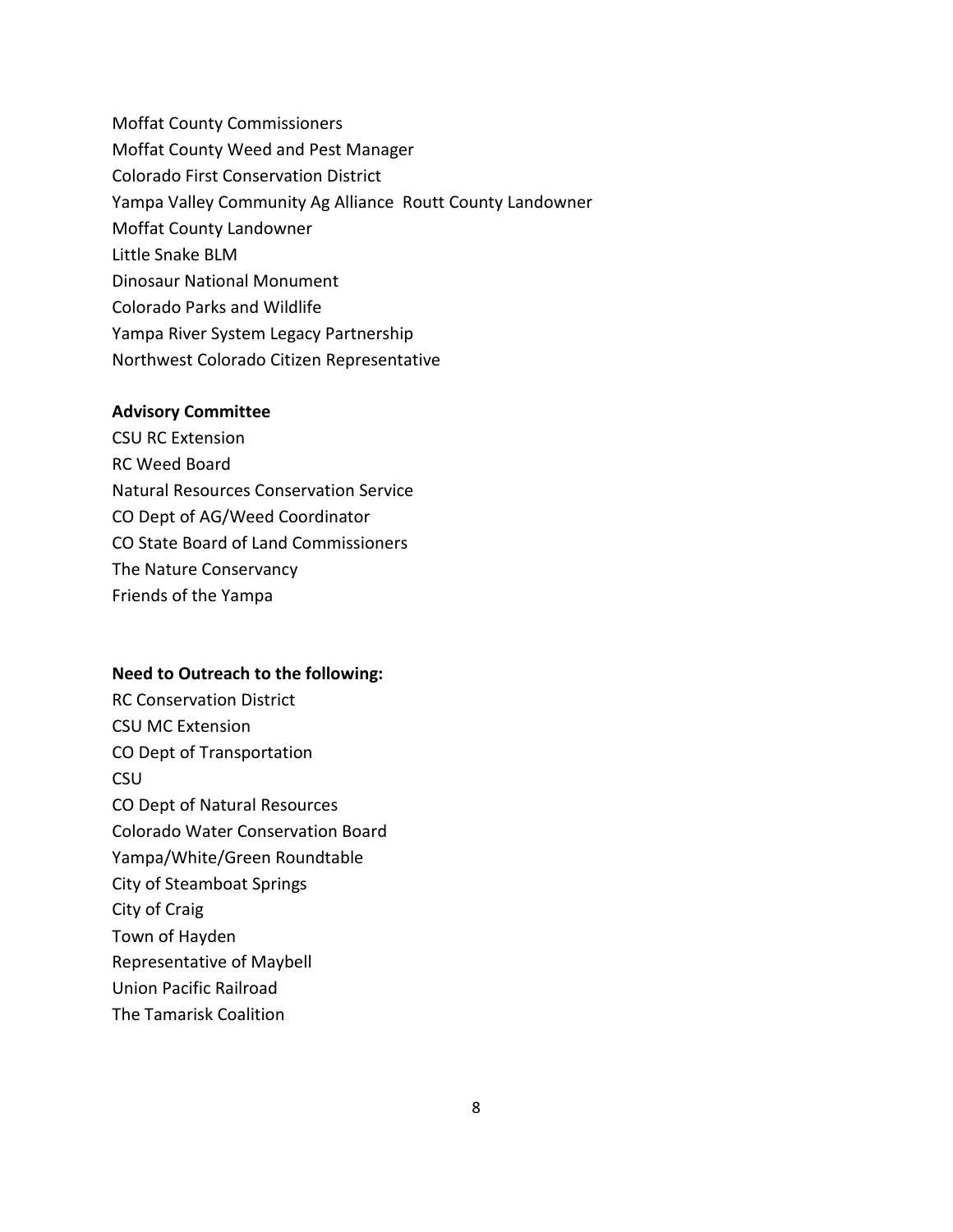# **YAMPA RIVER LEAFY SPURGE PROJECT GOALS**

The primary goal of the project is to manage this leafy spurge infestation and reduce its area to a manageable threshold level.

The long-term goal is to contribute knowledge necessary to effectively manage leafy spurge in riparian habitats associated with the Yampa River and its tributaries and to develop and implement a long-term monitoring and management strategy that will remove the leafy spurge threat to the agricultural and ecological health of the Yampa Valley in Moffat and Routt Counties.

A corollary goal of the YRLSP project will be to create a model for the long-term control of leafy spurge in riparian areas incorporating an integrated multi-agency weed management strategy that could be replicated elsewhere in Colorado or in other riparian areas in the Western United States.

**YAMPA RIVER LEAFY SPURGE PROJECT IMPLEMENTATION (** from the 10-Year Plan created in June 2017 as part of the Colorado Department of Agricutural Weed Fund Grant of 2016)

**Note**: This 10-Year Plan can only be accomplished with an increase in funding levels.

## **Year 1 (2016- 2017): General Management Area**

- A. Monitor both counties to identify existing leafy spurge populations in General Management Area as part of ongoing county weed program activities.
- B. Treat all newly identified infestations in Routt County which lie outside the existing containment area west of Hayden.
- C. Monitor known infestations within containment area and encourage land owners to treat.
- D. Continue to monitor and treat leafy spurge anywhere it is found in county road ROWs as part of ongoing Routt County Weed Program activities.
- E. Provide outreach with promotional materials and educational opportunities in Routt and Moffat Counties in coordination with CSU / County Extension offices and Community Agriculture Alliance
- F. Continue GPS mapping of all infestations

## **Year 1 (2016-2017) Focus Area: Riparian Corridor**

A. Colorado Parks and Wildlife continues to treat leafy spurge at fishing access site, south of US 40, west of Hayden.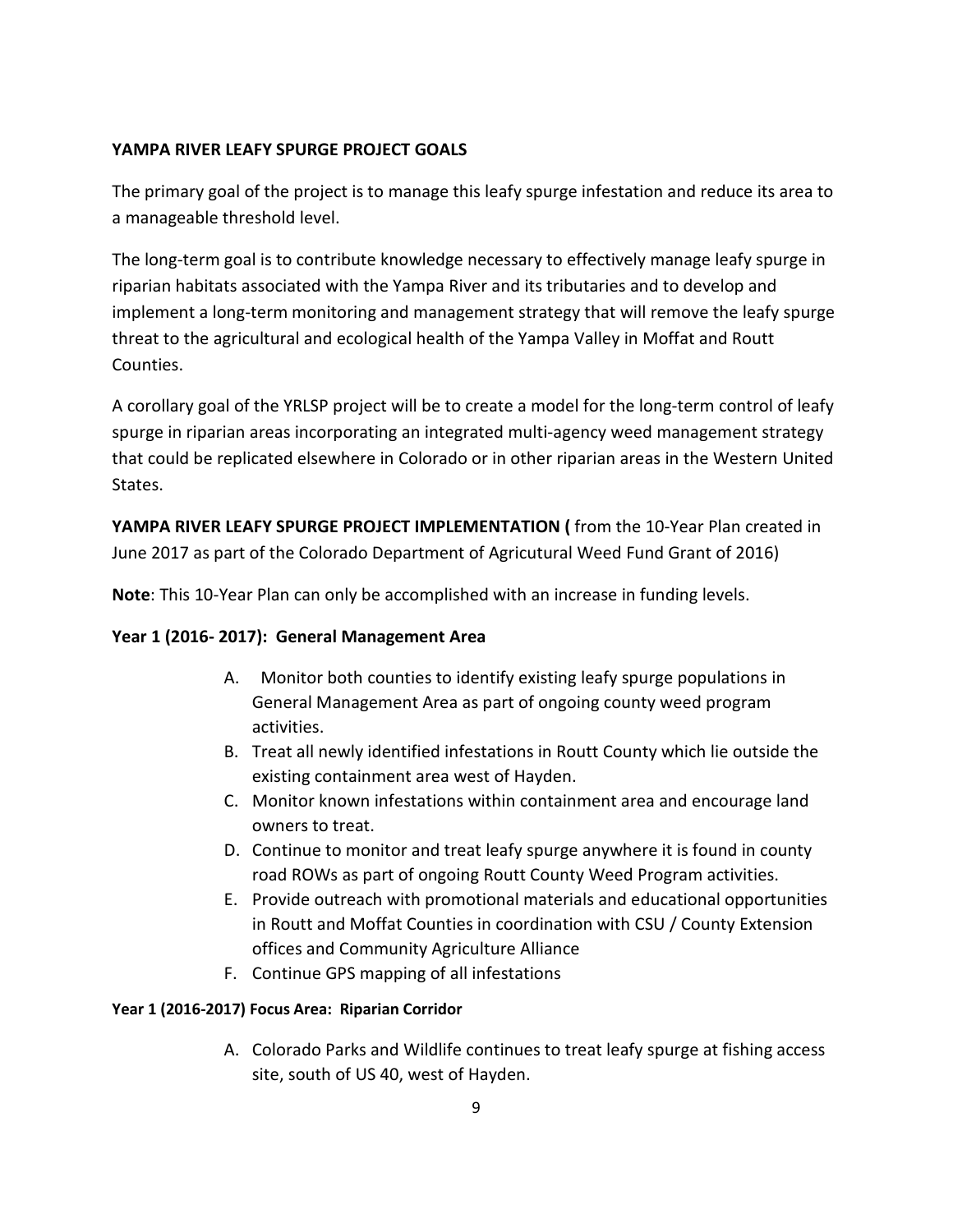- B. Identify private lands within the focus area and contact landowners to acquire permission to treat
- C. Release insects (mix of Apthona flea beetles) to establish leafy spurge flea beetle nurseries
- **D.** Identify Sites in Routt County and Moffat County for contractors to treat Leafy spurge with site appropriate herbicides.Funds available \$20,000 from CDA Grant .
	- a. Moffat County site is Tee Pee Draw; Funds allocated, \$9,500
	- b. Routt County Riparian / floodplain sites adjacent to Parks and Wildlife Access site south of US 40 Rest Area west of Hayden: Funds allocated, \$9,500

#### **YEAR 2 (2017-2018): GENERAL MANAGEMENT AREA**

- A. Continue to manage leafy spurge under existing List B management plans throughout Routt and Moffat Counties as part of the Routt County Weed Program and the Moffat County Weed and Pest Program.
- B. Continue to acquire mapping data, monitor known infestations and treat within the budgetary and time constraints of the county weed programs.
- C. Consider possible sites for Apthona releases as insects are available.
- D. Provide outreach with promotional materials and educational opportunities in Routt and Moffat Counties in coordination with CSU / County Extension offices and Community Agriculture Alliance
- E. Form a Financial Committee to: research long-term funding opportunities to support leafy spurge management; hire a Project Coordinator; and fully fund this integrated multi-year management plan.

## **YEAR 2 (2017-2018): FOCUS AREA: RIPARIAN CORRIDOR**

- A. Retreatment of areas treated with 2016 CDA funds is the priority for use of 2017 CDA Weed Fund Grant. \$10,000 funds available
	- a. Moffat County: Treat Tee Pee Draw with the \$10,000
	- b. Routt County: Treat sites initially treated in June 2017 with Taylor Grazing Funds
- B. Work in conjunction with river users and organizations to refine riverside mapping as time, personnel and opportunity are available.
- C. Continue to cooperate with Dinosaur National Monument, the BLM and Colorado Parks and Wildlife to encourage continued efforts for leafy spurge control on landscapes under their management i.e. Dinosaur National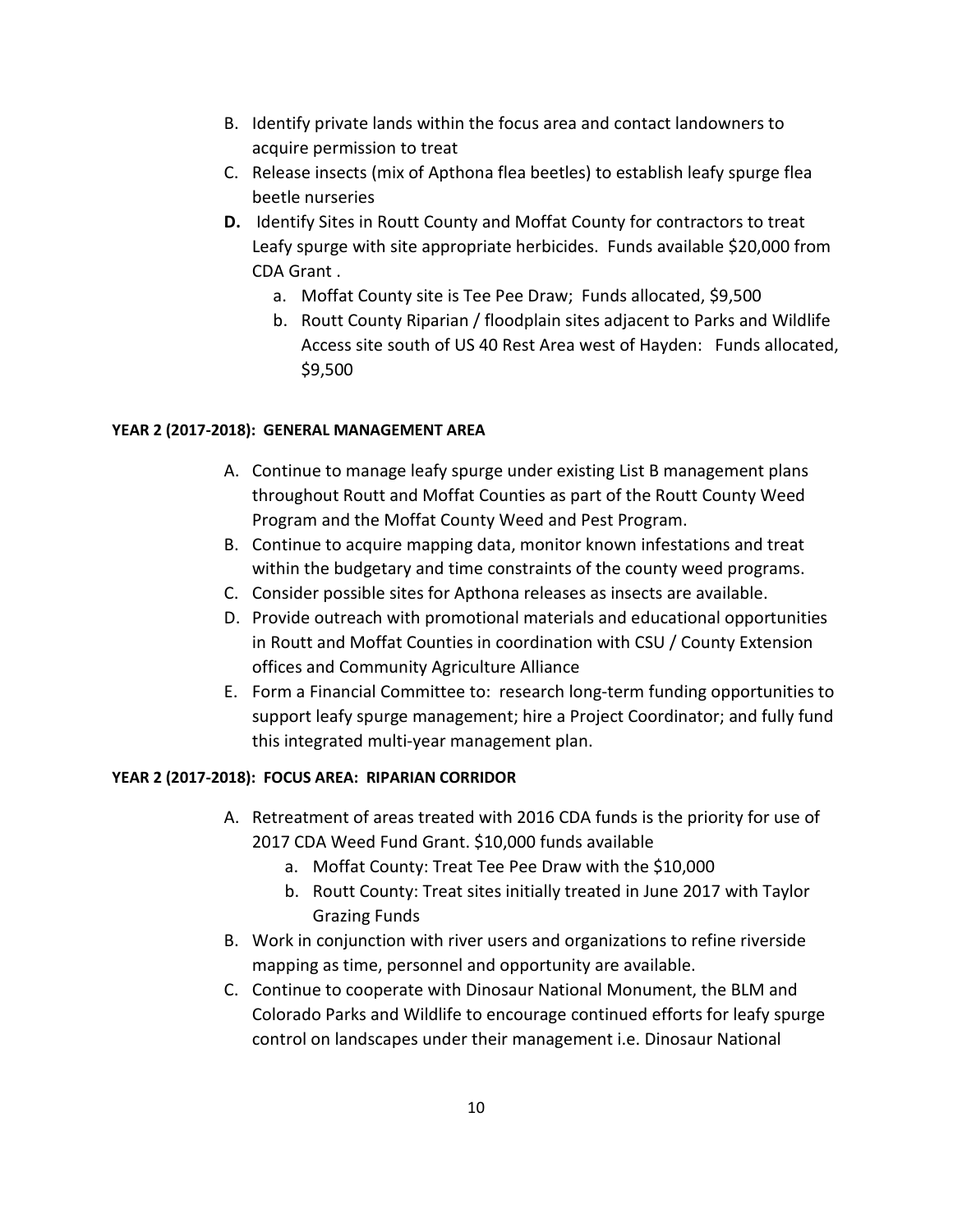Monument; Little Yampa Canyon; CPW Parks and Wildlife Areas and Yampa River Access sites; and Little Snake River

D. Evaluate future funding opportunities, especially those associated with maintain or restoring the health of river systems.

**NOTE: THE YAMPA RIVER LEAFY SPURGE PROJECT IMPLEMENTATION IS CONTINGENT ON OBTAINING THE NECESSARY FUNDS FOR CARRYING OUT THE 10-YEAR PLAN. WITHOUT NEW FUNDING SOURCES ROUTT COUNTY WEED PROGRAM, MOFFAT COUNTY WEED AND PEST MANAGEMENT, BLM, CPW, AND DINOSAUR NATIONAL MONUMENT WILL ONLY BE ABLE TO MANAGE THE LEAFY SPURGE INFESTATIONS UNDER EXISTING BUDGET CONTRAINTS.**

#### **YEAR 3 (2019) THROUGH YEAR 10 (2026): GENERAL MANAGEMENT AREA**

- A. Routt County Weed Program and Moffat County Weed Pest Program continue to manage Leafy spurge throughout the two county region according to their existing weed plans and in accordance with their funding and staffing levels.
- B. Acquisition of new mapping information as observations are made in normal program activities.
- C. Volunteers will be sought to assist in monitoring and mapping activities
- D. County weed programs will continue to provide outreach and educational materials and opportunities to area citizens.
- E. Weed program supervisors will continue to work with volunteers to monitor, collect and redistribute insects from the Apthona nurseries to appropriate new release sites.

#### **YEAR 3 (2019) THROUGH YEAR 10 (2026): FOCUS AREA: RIPARIAN CORRIDOR**

- A. Routt County: Monitor riparian sites treated in 2017 and 2018.
- B. Moffat County: Monitor Tee Pee Draw, treated in 2017 and 2018.
- C. The treated sites will be evaluated for treatment effectiveness and decisions made for continued treatment or to apply any available funds to new treatment sites.
- D. New treatment sites will only be considered if funding is available to support an effective (multi-year) treatment plan. Note: It is necessary to treat sites for at least three years to ensure management of leafy spurge.
- E. The established Apthona nurseries will be monitored, collections made, new release sites identified and insects released as part of Weed Program, CSU Extension and volunteer collaboration. This activity will depend on and require the collaboration of all three entities.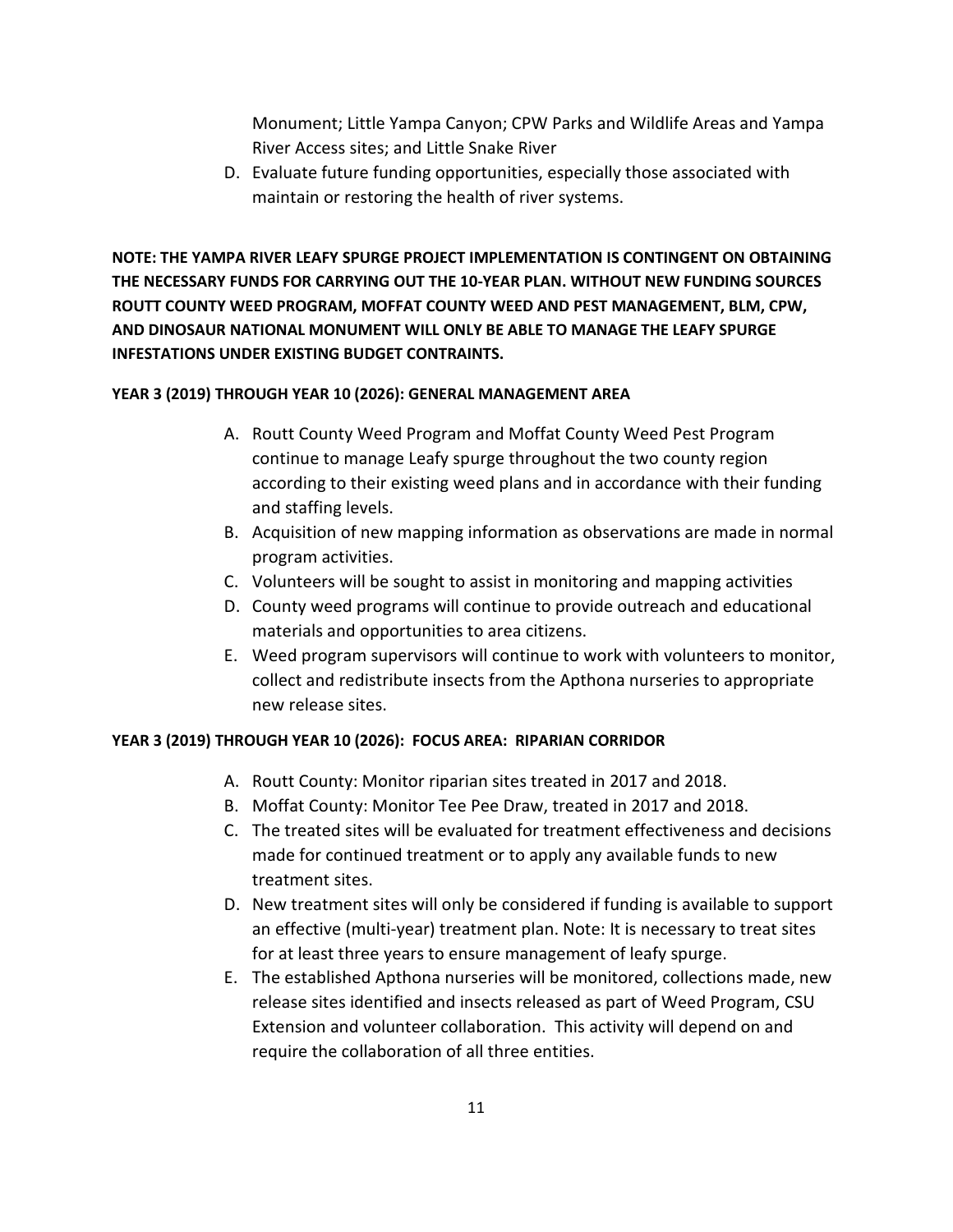- F. Mapping refinements will be made as funds and time are available or if volunteers can be enlisted.
- G. Yampa River Leafy Spurge Project Committee

a. Will continue to assist Routt and Moffat Counties in their efforts to manage the leafy spurge infestations

b. Will assist the public land managers, BLM, Dinosaur National Monument, Colorado Parks and Wildlife, and the Colorado State Land Board, to prioritize the treatment and management of the leafy spurge infestations of public lands.

c. Will assist in the prioritization of leafy spurge treatment in the Focus Area, the riparian area of the Yampa River, in order to restrict the movement by seeds downriver into new areas, by evaluating the Yampa River downstream in 10 mile annual increments as resources are available. d. If new funding sources are available priority treatment areas will be: 1. Little Yampa Canyon and downstream; and 2. The pure/dense leafy spurge infestations in the riparian areas west of Hayden that can be treated with glyphosate.

e. Will collaborate with Routt and Moffat Counties and the public land managers in refining this 10-year Plan

f. Will continue to explore outside funding sources, acknowledging that Routt and Moffat Counties have limited funds, as the only way to funding a multi-year integrated leafy spurge management plan to decrease the impact of the 100-mile infestation on the Yampa River in Northwest Colorado.

**If this plan can be implemented over the ten year period a substantial level of control may be achieved in the focus area. Much of the success will depend on the funding available and continued involvement of cooperating agencies. If funding levels are inadequate, virtually all control will depend on the successful population establishment and effectiveness of our insect allies.**

# **Yampa River Leafy Spurge Project Accomplishments**

#### **2015**

Yampa River Leafy Spurge Project started as an ad hoc committee of interested parties from Routt and Moffat Counties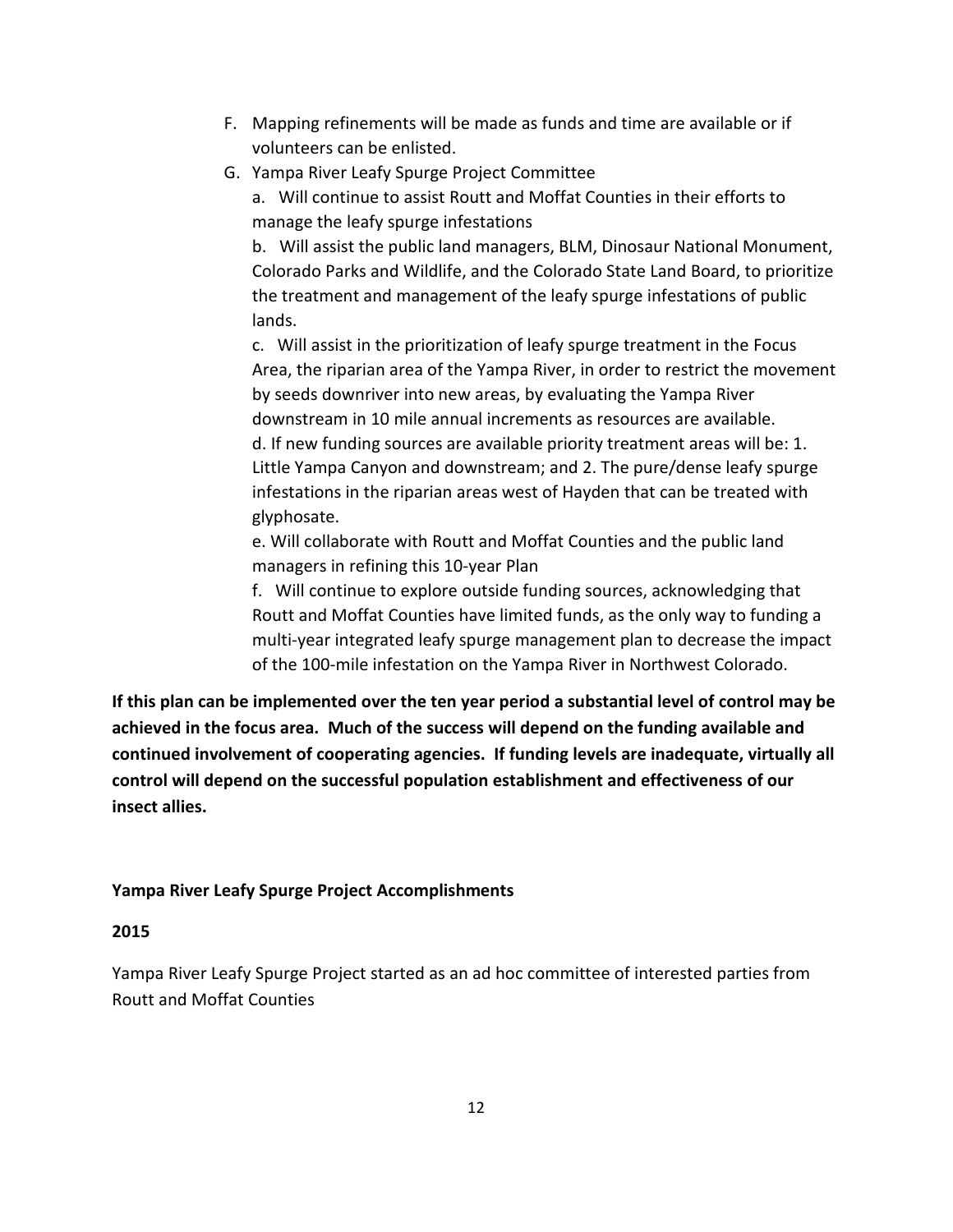## **2016**

Received a Colorado Department of Agriculture Weed Fund Grant of \$33,000 assisted by Colorado First Conservation District as the fiscal agent.

Refined and created maps of the leafy spurge infestations

Created , A Call to Action, a video showing the leafy spurge infestations on the Yampa River

Created the Yampa River Leafy Spurge web site, yampariverleafyspurgeproject.com

Approved a Support Agreement with Friends of the Yampa a 501c3 to link web sites so that the YRLSP could accept donations.

Hired a Private Landowner Coordinator to contact landowners adjacent to the Yampa River, in the Focus Area.

Treated 25 acres of a new infestation south of Stagecoach Reservoir in Routt County.

Treated the BLM area above Tepee Draw.

The National Parks Service mapped and hand-pulled the leafy spurge infestations in Dinosaur National Monument.

CPW treated the leafy spurge infestations on their lands west of Hayden, CO

Routt County Weed Program, Moffat County Weed and Pest, and CPW established two nurseries on the Yampa River State Wildlife Area

## **2017**

## **Spring:**

Moffat County Weed and Pest Management with the assistance of a private contractor treated by horseback hard to reach infestations in Tepee Draw above Dinosaur National Monument using CDA grant funds.

Routt County Weed Program treated 100 acres of leafy spurge in the Focus Area west of Hayden with the assistance of a private contractor using CDA grant funds.

The Yampa River Leafy Spurge Project received a 2017 CDA Weed Fund Grant of \$10,000